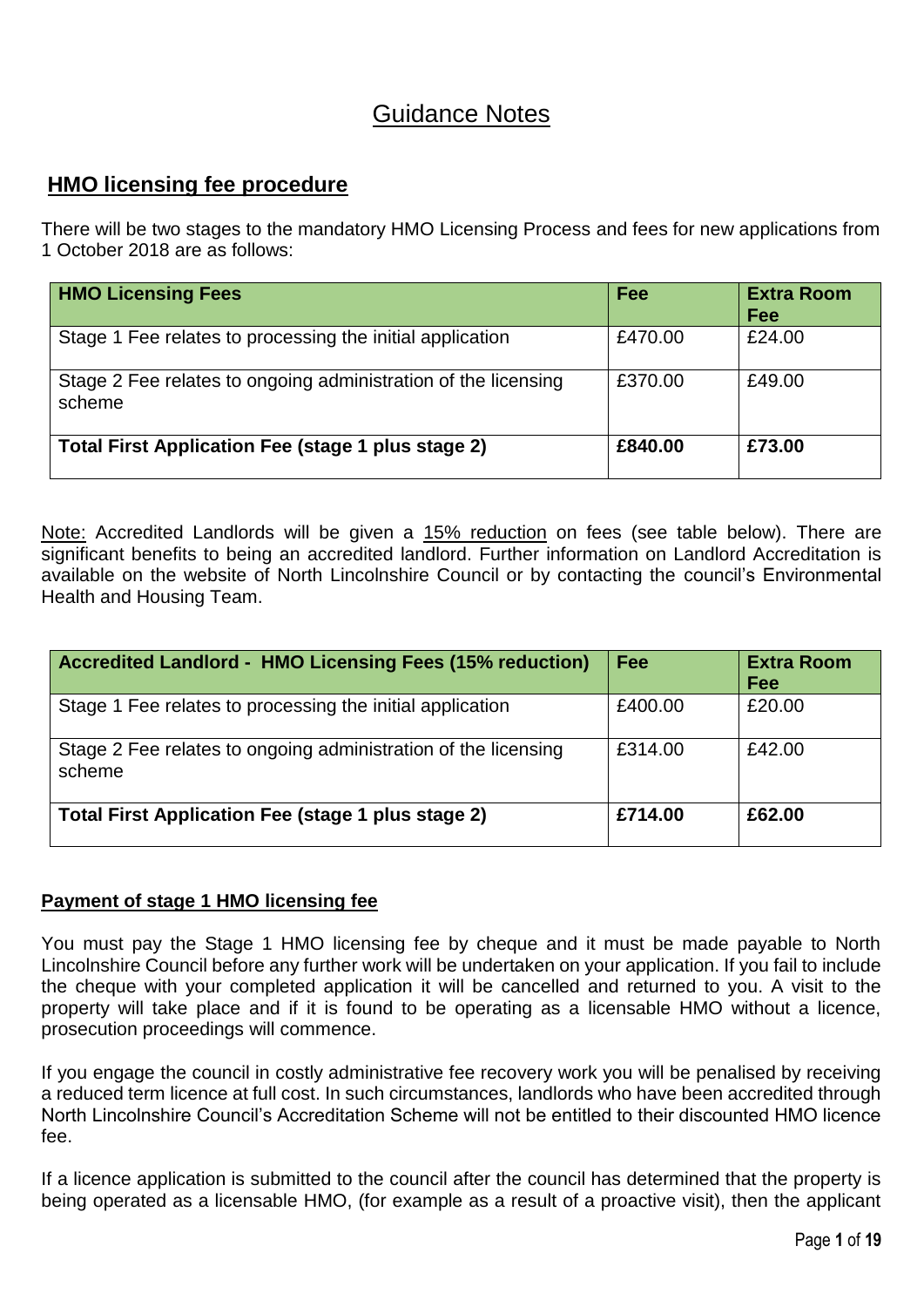will receive a reduced term licence and will be charged at full cost. Formal action may also be considered. In such circumstances Accredited Landlords will not be entitled to their membership discount on the HMO licence fee.

The council reserves the right to issue a shorter duration HMO licence if there is reason to believe that an applicant has previously evaded HMO licensing. In such cases the applicant will be given the opportunity to provide evidence to the contrary.

Discounts will not be available to Accredited Landlords where it appears that a timely application has not been made to the council.

After we have received your application and the stage 1 fee, we will seek to validate your application within 28 working days. We will reject any incomplete applications and ask you to re-submit your application including any relevant documentation. Customers may experience longer processing times where incomplete applications are submitted, queries exist over applications or where an applicant delays fee payment.

We will be using a valid application to determine when a property will be visited during the licence period which normally lasts 5 years. The information provided will be risk assessed having regard to: 1) The size of the sleeping rooms and whether they meet the new minimum legal standards

- 2) Safety issues in particular relating to fire safety, gas safety and electrical safety
- 3) Level of amenities
- 4) History of compliance with the landlord and any person managing the property

Where it is determined that the property does not meet the requirements relating to safety and/or room sizes, then the property will be visited before a licence is issued to ensure that these safety matters are resolved and the appropriate action is taken having regards to our enforcement policy. Should the room size not meet the minimum requirements then you will be given **up to** 18 months to ensure that the room either meets the standard through building work or ceases to be used.

In all other circumstances, we will be issuing the draft licence outlining the conditions and appropriate timescales to comply with those conditions. For example, where the property is safe and meets the minimum room size standards but lacks the level of amenities (bathroom and kitchen), the licence holder will be normally be given **up to** 18 months to comply with these provisions. This is called the Notice of Intention to issue the licence stage. This will be served on the licence holder and any other relevant person, allowing you up to 14 days for you to make representations regarding the licence and the conditions. If you dispute the conditions then it is at this stage you should make an appeal to the council.

Following the 14 days period we will then serve on the licence holder and any relevant person a notice setting out:

- The reasons for deciding to grant or refuse to issue the licence and the date on which the decision was made
- The right of appeal against the decision
- The period within which an appeal may be made

These will be served within 7 days of making the decision.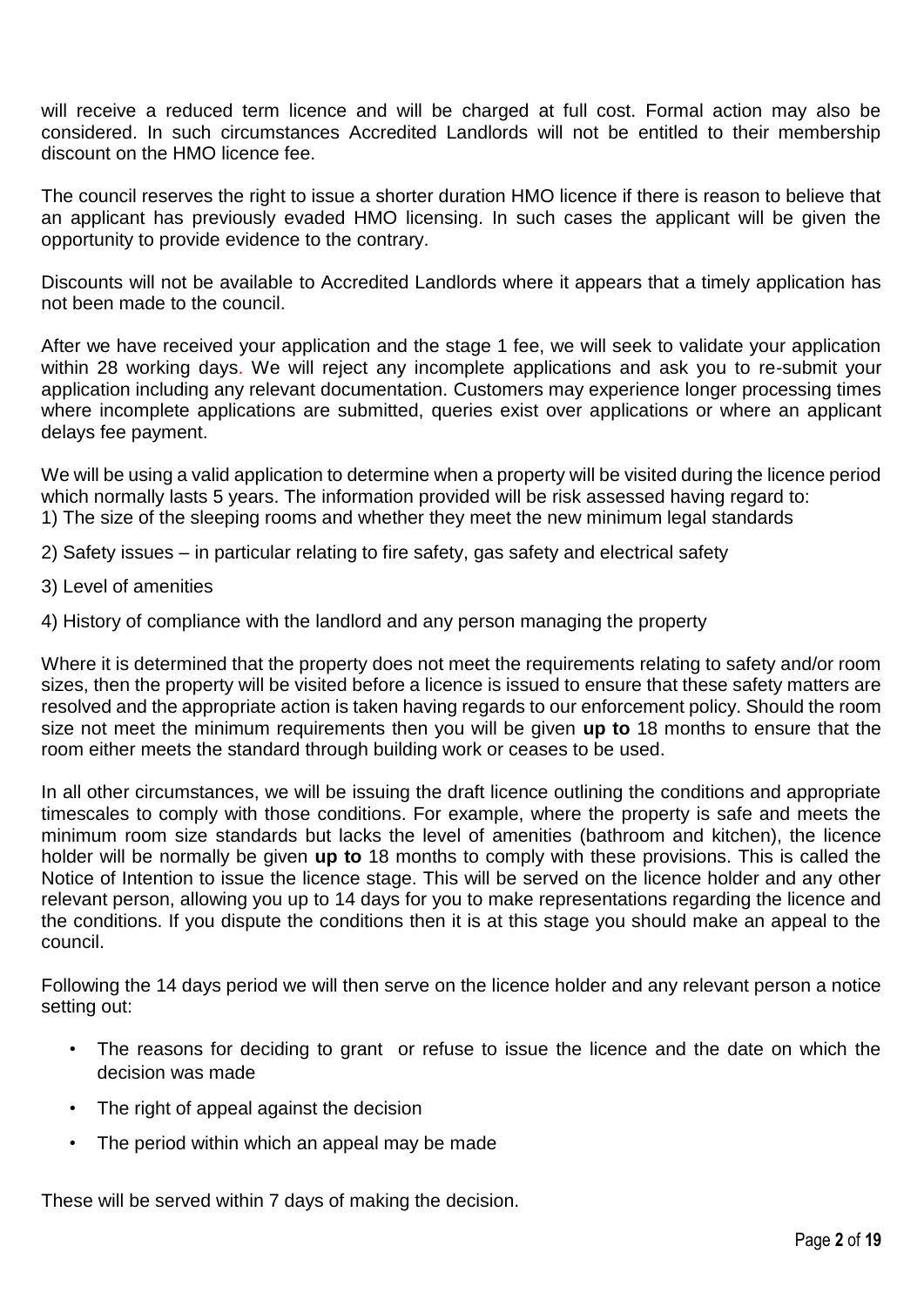If you dispute our decision, you may appeal this decision to

• Property Chamber of the First Tier Tribunal (PC) Service, Northern Residential Property Tribunal, First-tier Tribunal, 1st Floor, Piccadilly Exchange, 2 Piccadilly Plaza, Manchester, M1 4AH - Tel: 0161 237 9491- rpnorthern@hmcts.gsi.gov.uk

More information can be found at https://www.gov.uk/courts-tribunals/first-tier-tribunal-propertychamber where it is also possible to download the appropriate forms.

# **Payment of stage 2 HMO licensing fee**

Once the appeal period has expired and if there is no appeal you will be informed and we shall request that you pay the Stage 2 HMO licensing fee by cheque and again it must be made payable to North Lincolnshire Council.

Once we have received the cheque and it has been processed the HMO Licence with conditions will be issued.

# **General Information about HMO Licensing**

# **Meaning of "HMO"**

A House in Multiple Occupation (HMO) is defined in the Housing Act 2004 and includes houses occupied by 3 unrelated people who form 2 or more households. It is legal term and certain types of multi-occupied buildings as defined by the Act.

The following property descriptions would be HMOs:

- A house or flat which is occupied by 3 or more people who form 2 or more households share a kitchen, bathroom or toilet.
- A house which has been converted entirely into bedsits or other non-self-contained accommodation and which is occupied by 3 or more people who form two or more households and who share kitchen, bathroom or toilet facilities.
- A converted house which contains one or more flats which are not wholly self-contained (i.e. the flat does not contain within it a kitchen, bathroom and toilet) and which is occupied by 3 or more people who form two or more households.
- A building, which is converted entirely into self-contained flats if the conversion did not meet the standards of the 1991 Building Regulations and more than one-third of the flats are let on shortterm tenancies.
- A building that is subject to a 'HMO Declaration' under section 255, Housing Act 2004

A unit of accommodation is a "self-contained flat" if it has all amenities, i.e. a kitchen (or cooking area), bathroom and toilet for the exclusive use of the occupants behind its own entrance door. If the occupiers need to leave the unit to gain access to any one of these amenities, that unit is not a self-contained flat.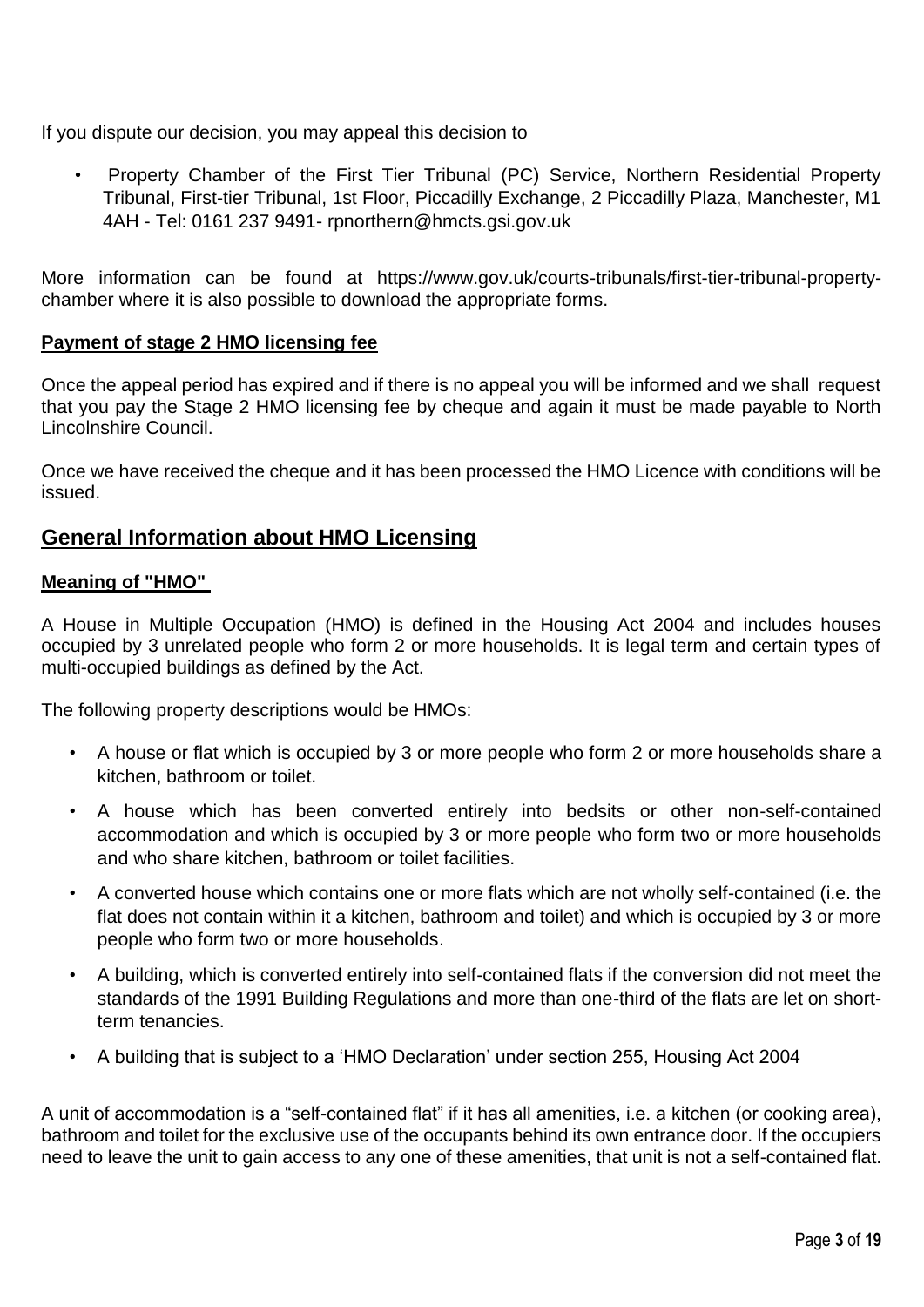A purpose built block of flats is not an HMO. However, individual private rented flat or flats within it could be subject to Mandatory HMO Licensing.

If a purpose built block contained no more than two self-contained flats and where at least one of those flats was occupied by 5 or more persons (comprising at least two or more households) then the flat (or flats) would be subject to Mandatory HMO Licensing . This would also apply to purpose built blocks containing up to two residential flats plus commercial usage (i.e. shops, offices, etc) all in the same block.

For purpose built blocks containing 3 or more flats, neither a multi-occupied flat nor the block would require a Mandatory HMO Licence.

If the block is a building (or part of a building) that has been converted entirely into self-contained flats, but the conversion did not comply with the standards of the 1991 Building Regulations and if more than one third of the flats are let out on short leases, then the building is a HMO under Section 257 of the Housing Act 2004. These converted blocks of flats are not subject to Mandatory HMO Licensing however any private rented flat of flats in the block, that are occupied by 5 or more persons (comprising two or more households) would each need a HMO Licence.

In order to be an HMO, the property must be used as the tenants' only or main residence. Properties let to students and migrant workers will be treated as their only or main residence and the same will apply to properties, which are used as domestic refuges or for other purposes prescribed by the Government.

A HMO **must** be licensed if it satisfies all of the following criteria:

• The premises are occupied by 5 or more persons.

#### **and**

• The occupiers comprise 2 or more separate 'households'

#### **and**

• Share amenities such as bathrooms, toilets and /or cooking facilities

# **or**

• Where all units of accommodation, are not fully self-contained

This description will cover a wide range of property types that will include; shared houses, bedsits with shared amenities, converted buildings providing a mix of self-contained and non-selfcontained accommodation, flats in multiple occupation, hostels and certain B&B accommodation

# **Meaning of "Household"**

For the purpose of the Housing Act 2004, a 'household' is members of the same family living together including:

- An individual tenant / student
- Couples married to each other or living together as husband and wife (or in an equivalent relationship in the case of persons of the same sex)
- Relatives living together, including parents, grandparents, children (and step-children), grandchildren, brothers, sisters, uncles, aunts, nephews, nieces or cousins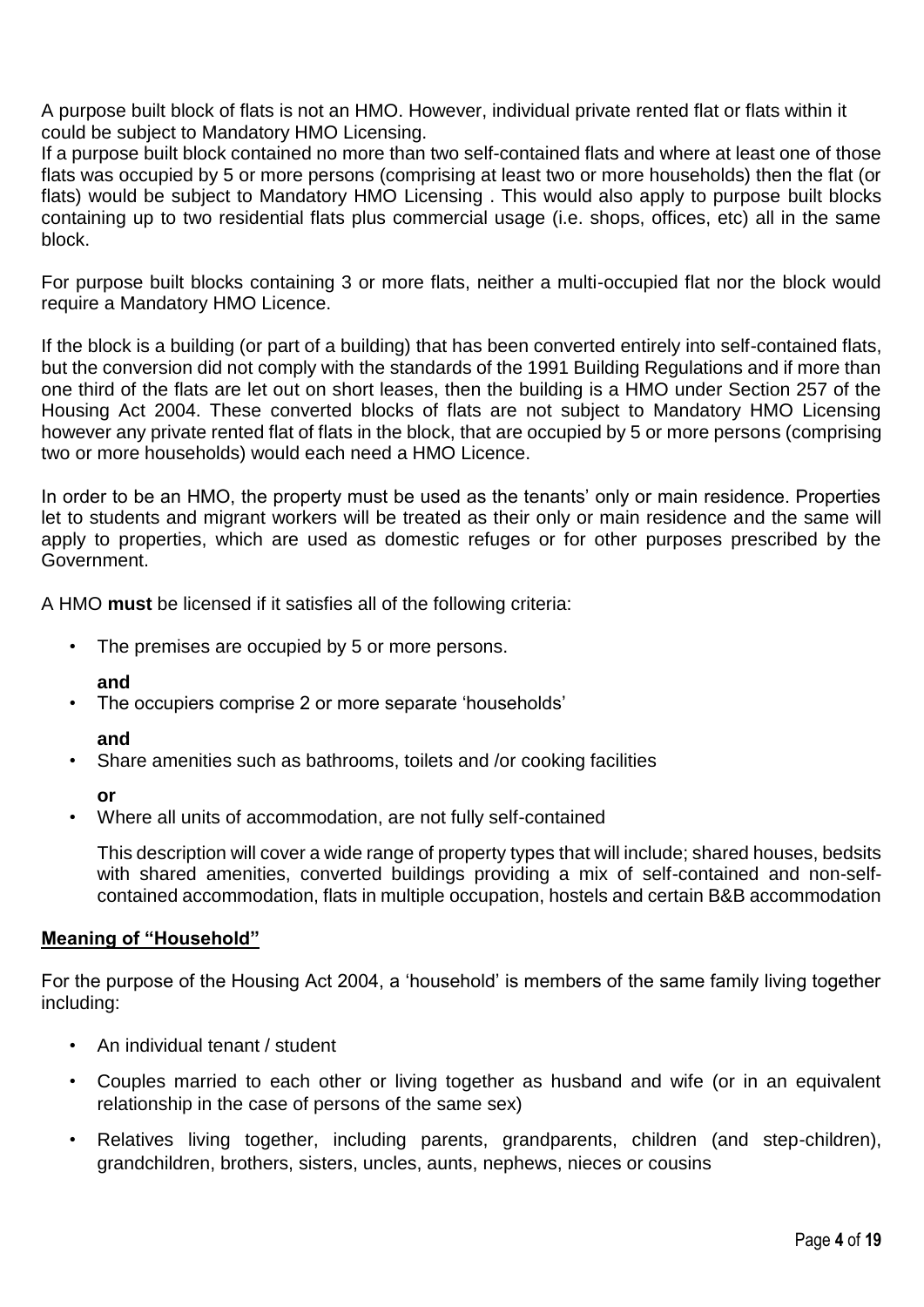- Half-relatives are treated as full relatives. A foster child living with their foster parent is treated as living in the same household
- Any domestic staff would also be included in the 'household' if they are living rent free, in accommodation provided by the person for whom they are working therefore, three unrelated friends sharing together are considered to be three households.
- A couple sharing with a third unrelated person would constitute two households.

A family renting a property is a single household. If that family has an au pair to look after their children, that person would be included in their household.

### **If only part of a property is let to tenants**

If a property is partly 'lived in' by tenants as their main, or only, residence, but is also used for other purposes, the building may be classed as an HMO. In particular this would be the case if the council were satisfied that the more permanent tenants are making significant use of the building. Examples of this would include:

- a B&B providing accommodation for homeless people as well as a
- place to stay for short-term guests
- a house that is used in the summer for holiday lets but is let to tenants out of season

If the council classes your property as a HMO and it meets the criteria for licensing, you will have to apply for a licence. You have the right to appeal against the decision to classify the property as an HMO.

#### **If a property becomes licensable due to changes in household that the landlord is unaware of**

A landlord commits an offence if he or she knowingly lets a property to more people than it is licensed to hold. In the interests of good management standards you should be aware of who is living in your property at all times. If you are aware that people other than the tenant are in occupation or if you are accepting rent from the additional occupants (whether or not you know they are tenants) this could be taken to mean that you know that they are living in the property.

If guests come to stay with the tenant then, provided that they are staying there for only a short period and are not paying rent and using the property as their main or only residence, they will not count towards the number of occupants.

### **Converting HMOs or reducing the number of occupants to below the mandatory licensing threshold**

You may not unlawfully evict your current tenants in order to avoid licensing or return the property to a single dwelling. If you attempt to do so, then you may no longer be considered a 'fit and proper person' and not entitled to hold a licence.

You may reduce numbers through natural decline provided that your HMO is not one which requires planning permission.

Landlords may not evict existing tenants to avoid licensing or to comply with the maximum number of occupants allowed in the property. It is considered reasonable that the tenants were in occupation at the time the licence was granted and landlords will not be penalised. However, when the tenancy comes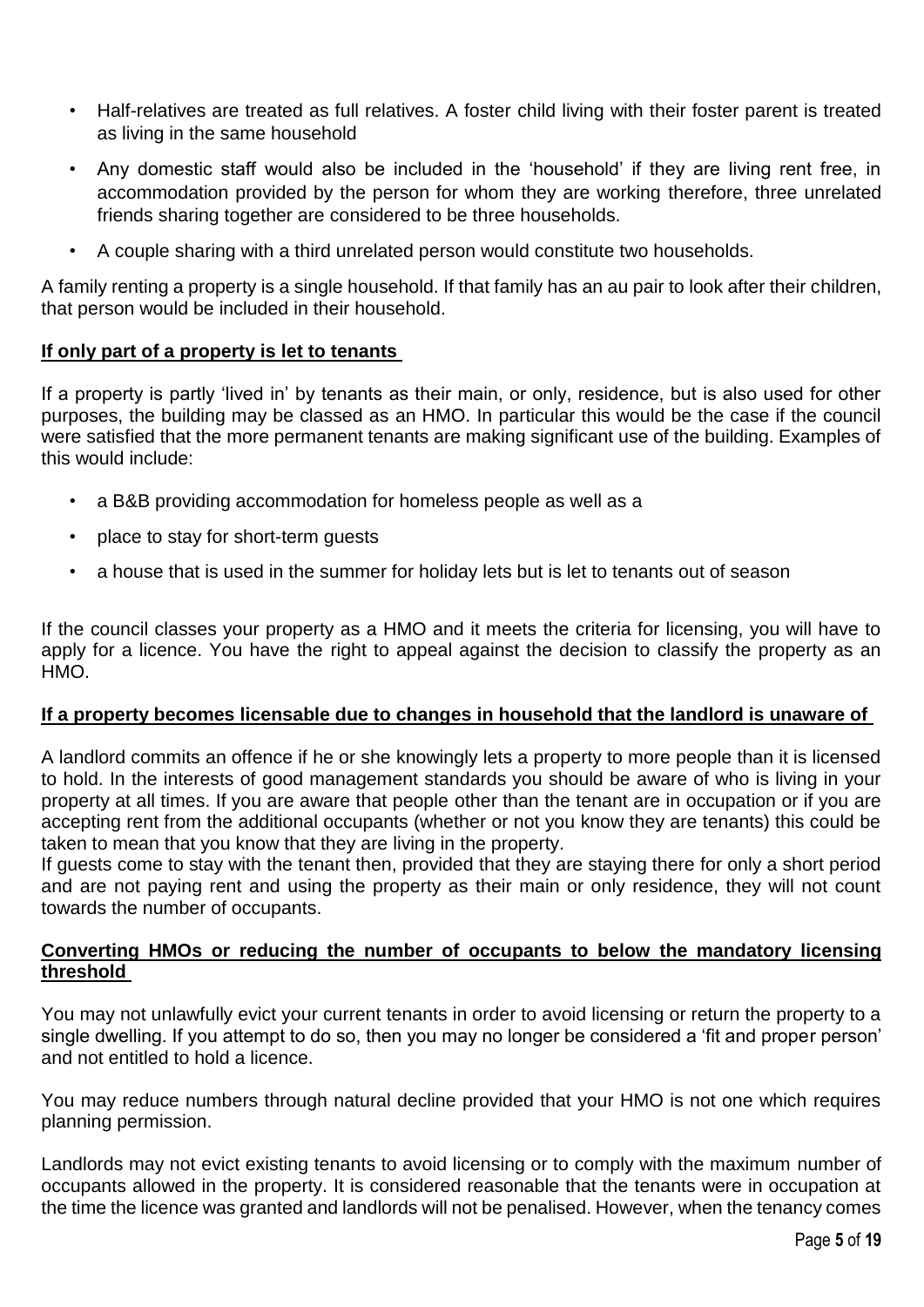to an end, landlords or agents will be committing an offence if new tenants are allowed to move in bringing the total occupants above the maximum number permitted under the licence.

# **Granting a licence**

In order to grant a licence we must be satisfied that:

- The proposed licence holder and any manager are a 'fit and proper' person and the most appropriate person to hold the licence
- Proper management standards are satisfactory
- The HMO is reasonably suitable (or can be made suitable) for occupation by the number of tenants allowed under the licence meeting the minimum prescribed room sizes and standards of amenities and facilities. These include the number, type and adequacy of shared bathrooms, toilets and cooking facilities.

### **Licence holder test of fitness and compliance with management conditions**

The local authority must be satisfied that the person applying for an HMO licence is a "fit and proper person" to hold a licence. The same test applies to any person managing the premises and any director or partner in a company or organisation, which owns or manages the HMO.

The local authority may check with the police whether the applicant has any relevant convictions and may approach other authorities and agencies such as the Fire Service, Office of Fair Trading, Citizens Advice Bureau, Health and Safety Executive and any internal department of the Council.

Not all convictions would be relevant to a person's prospective role as an operator of an HMO, for example motoring offences would not be relevant but a conviction for fraud or theft could be since the licence holder/ manager would be in a position of trust.

If you do have any convictions you are required to declare, theses should not be sent with the application for licence but should be sent under separate confidential cover. Unspent convictions may be convictions for which the rehabilitation period has not been completed or convictions which are excluded from the Act (i.e. never spent). If you are unsure about any matter, please contact us.

A notice under section 189 of the Housing Act 1985 is a repair notice for premises which are unfit for human inhabitation. A notice under section 190 of the 1985 Act is a repair notice for premises which, although fit for human habitation, require substantial repair. A section 189 or 190 notice specifying works to the common parts of a building may be served on a person who is an owner of that part of the building (or the building as a whole) who in the opinion of the Council serving the notice, ought to carry out the works. Part 1 of the Housing Act 2004 replaces the existing housing fitness standard contained in the Housing Act 1985 with the Housing Health and Safety Rating System.

Contravened any provision of any enactment relating to housing or of landlord and tenant law; including any civil proceedings in which judgement was made against the proposed licence holder or manager.

The proposed licence holder or manager owned or has owned a property which has been subject to a control order under section 379 of the Housing Act 1985(a) in the last 5 years, been subject to an interim management order or final management order or a special interim management order under the Housing Act 2004.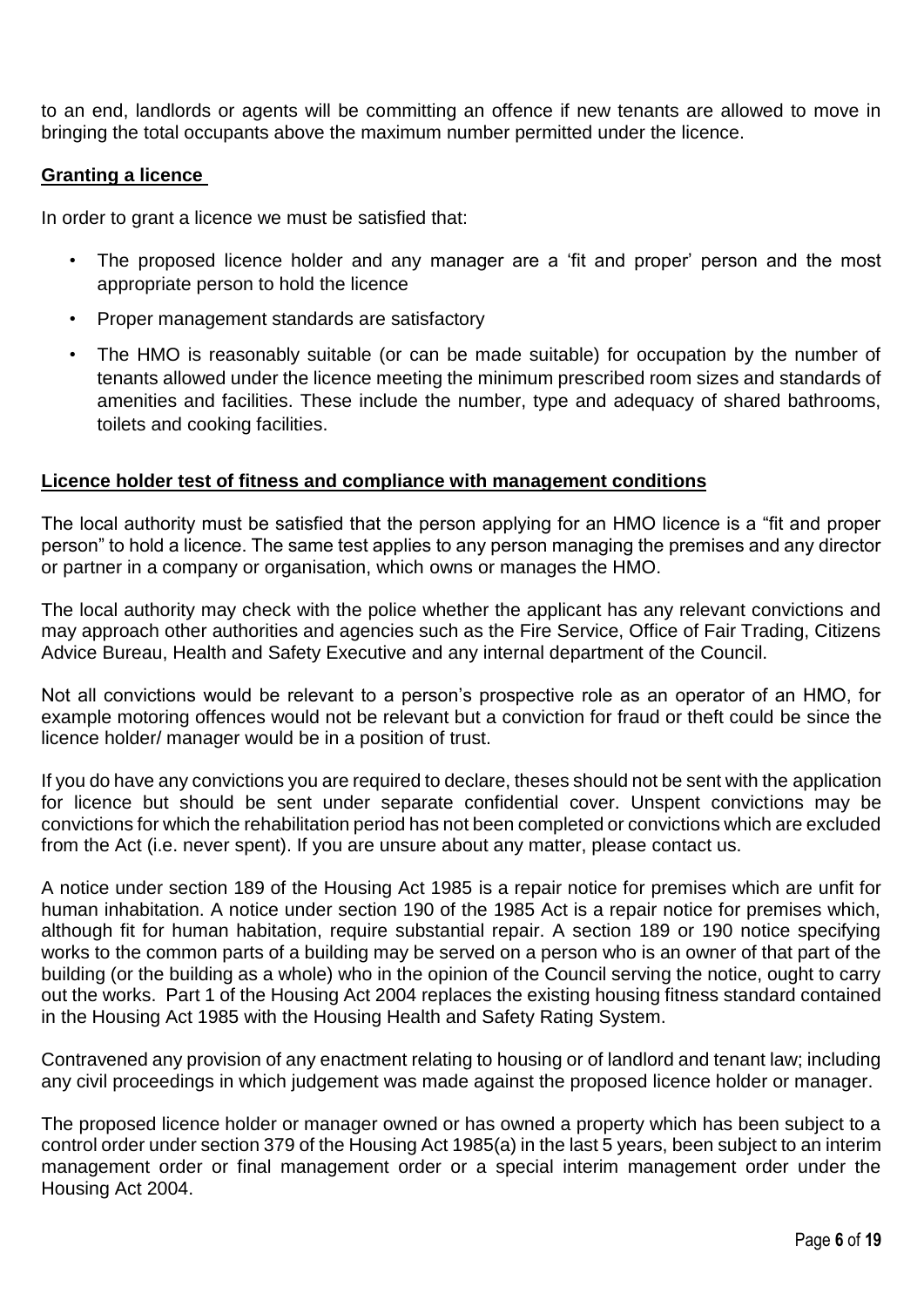# **Information about the interest in the property**

A flat is a dwelling, which is a separate set of premises, whether or not on the same floor, divided horizontally from some other part of the building.

"Owner "or "person having control" is the person who receives (directly or as an agency or trustee) the market rents from the tenants for a given premises or is otherwise entitled to receive the rents if the premises were let. The owner is also entitled to dispose of the fee simple of the premises.

## **Information about the property**

Planning permission may or may not be required in relation to your HMO. If you are not sure whether permission or approval is required for the property for which you are seeking a licence, contact the Council's Development Control Section. Where permission or approval has already been obtained, please enclose a copy with your application.

If the property was built or was provided by conversion after 1991 you may not require a licence if the works were carried out in accordance the relevant Building Regulations. If you are unsure about any matter, please contact us.

A person is a member of the same family as another person if, those persons are married to each other or live together as husband and wife (or in an equivalent relationship in the case of persons of the same sex); one of them is a relative of the other. "Relative" means parent, grandparent, child, grandchild, brother, sister, uncle, aunt, nephew or niece.

a) Bed-sits are defined as being houses occupied as individual rooms where there is some exclusive occupation (usually bedroom/living room) and some sharing of amenities (bathroom and/or toilet and/or kitchen). Each occupant lives otherwise independently of all others.

b) Shared houses are defined as housed occupied by members of a defined group e.g. students or a group of young single adults. The occupiers each enjoy exclusive use of a bedroom but would share other facilities including a communal living space.

c) Hostels (guesthouses and bed and breakfast hotels) are defined as houses that provide accommodation for people with no permanent address of residence as distinct from hotels, which provide accommodation for temporary visitors to an area. This category would include establishments used by local authorities to house homeless families pending permanent placement and similar establishments which provide accommodation for people who would otherwise be homeless. It would also include bona fide hotels used for such purposes, even on a casual basis, and hotels housing a mixture of homeless households and visitors.

d) "Corridor flats" are units of accommodation within a converted building where one or more of the amenities provided for the exclusive use of that accommodation are located outside its front door and access to such amenities e.g. bathroom, toilet or kitchen, is via a common landing or area.

# **Arrangement for Fire Safety**

Every HMO must have adequate fire precautions including provisions for

- a) Detection and giving warning in case of fire;
- b) Escape from the building;
- c) Fighting fire.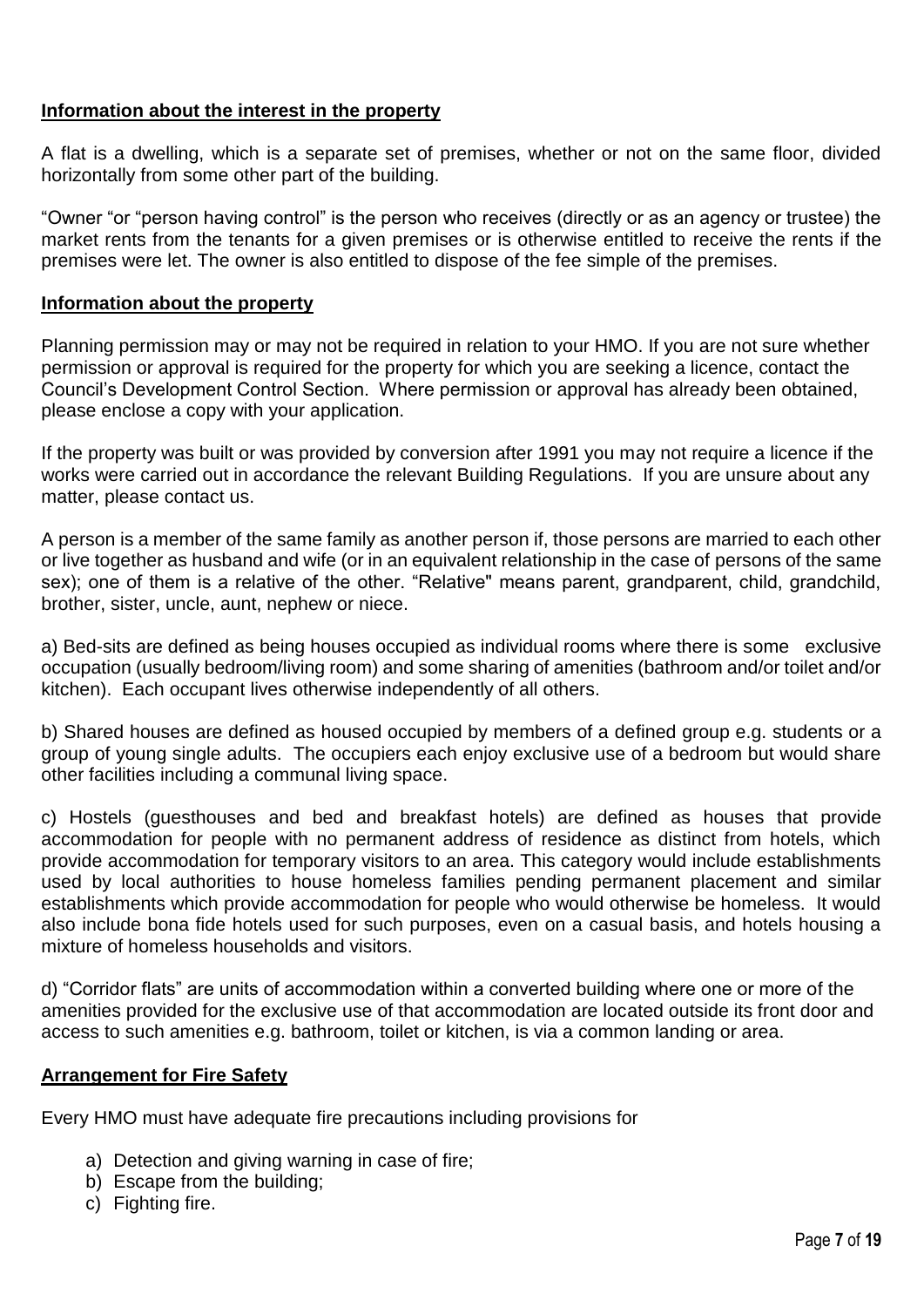A risk assessment should be carried out by or on behalf of the applicant to establish both the risk of fire occurring and the risk to people in the event of fire. This would apply to everyone who may be in the HMO (residents, staff and visitors) and should take adequate account of any one with special needs. This assessment will show whether the existing fire precautions are adequate and what changes need to be made. **The Fire Risk Assessment form (Appendix 2) enclosed with the Application Pack should be completed and returned with your application and other documents.**

If your house has been fitted with a mains interlinked smoke alarm system, single point smoke detectors or battery operated smoke detectors, the system should be checked and serviced at least once every year by either a specialist contractor or a competent electrician as detailed in appendix 1.

Doors should be fully self-closing and all latches should connect without resistance.

The wall surrounding a protected escape route, a protected lobby or lift well must be constructed of materials of at least a half hour fire resistance. Materials enclosing meters, pipes etc, in the common exit route should be undamaged and have a half hour's fire resistance.

All upholstered furniture provided with rented accommodation must comply with the Furniture and furnishings (Fire Safety) (Amendment) Regulations 1993. This means that all materials must have passed cigarette and match ignition tests and the filling materials must have passed the flammability test. If your furniture complies it should have a label attached permanently with the lining giving details as appropriate.

# **Arrangements for gas and electrical safety**

Under the Gas Safety (Installation and Use) Regulations 1998 the Landlord must have an annual gas safety check on all gas appliances by a Gas Safe registered gas installer.

A regular and appropriate inspection of the electrical wiring installation is required at intervals of no more than 5 years to ensure to that the health and safety of your tenants is not compromised. The landlord is required to declare that the electrical system and any appliances provided by the landlord are safe. This should be done by a competent electrician qualified to undertake such inspection and testing. **See Appendix 1 for who is a competent electrician.** 

# **Conditions that may be attached to the licence**

A Mandatory HMO Licence will specify the maximum number of people who may live in the HMO and there are certain mandatory conditions that will be applied:

- A valid current gas safety certificate, which is renewed annually, must be provided
- Ensure that all electrical appliances and furniture are kept in a safe condition
- Ensure that all smoke alarms are correctly positioned/installed and kept in proper working order

Supply on demand a declaration as to the condition and positioning of any such alarm

• Ensure that a carbon monoxide alarm is installed in any room containing a solid fuel burning combustion appliance and is kept in proper working order

Supply on demand a declaration as to the condition and positioning of any such alarm

• Each occupier must have a written statement of the terms on which they occupy the property, for example, a tenancy agreement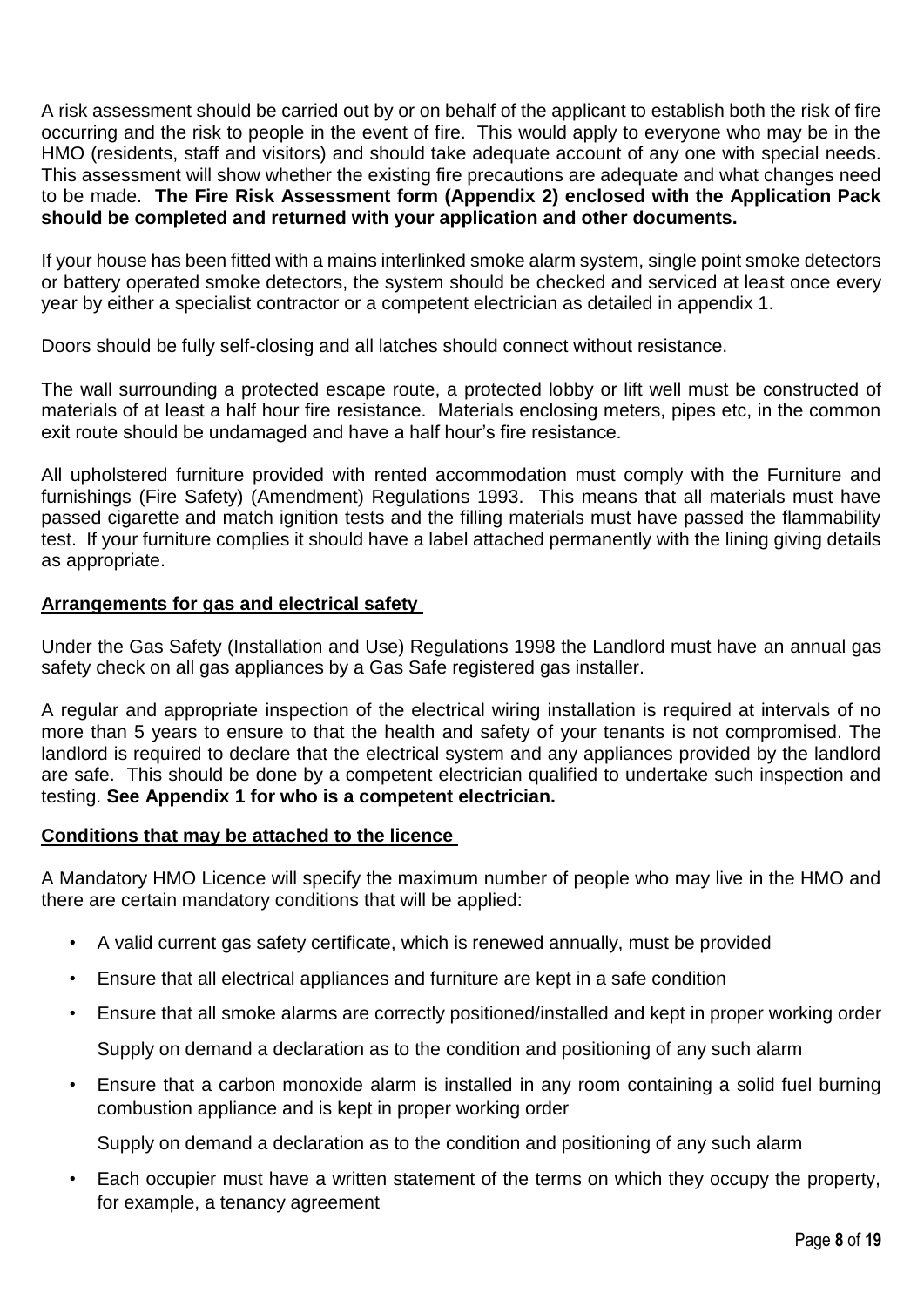- Minimum room sizes and the number of occupants for each room
- Comply with any scheme which is provided by the council to the licence holder and which relates to the storage and disposal of household waste at the HMO pending collection

# **In addition the Council may also apply other conditions and examples of these include the following:**

- Restrictions or prohibitions on the use of parts of the HMO by occupants
- A requirement that the condition of the property, its contents, such as furniture and all facilities and amenities, bathroom and toilets for example, are in good working order
- A requirement for specified works or repairs to be carried out within a particular time frame
- Carbon Monoxide detection should be fitted to each floor of a property where gas appliances are fitted

### **Houses in Multiple Occupation (HMO) Amenity Standards**

In establishing licensing conditions for any given property, the Council's Environmental Health and Housing Team shall have regard to our Amenity standards guide for licensable HMOs (Appendix 4). These standards do not cover houses where the occupants are vulnerable, including the elderly, houses occupied by children and people with disabilities (including mobility, vision or hearing impairment). These houses will also require an individual assessment.

We may revise these standards from time to time to reflect changes in practice, guidance and the law.

#### **How long a HMO licence will last for?**

A Mandatory HMO Licence will ordinarily last for 5 years and must be renewed before expiry.

The council may however issue licences for a shorter period, if they have concerns regarding the management of the premises concerned.

#### **How the council uses licensing fees**

Licensing fees are in place to raise standards in this sector. In accordance with case law, local authorities can only charge for certain licensing functions. They will only be allowed to use licence fees to recover the costs of licensing and not to raise monies to fund other projects.

#### **Appeals**

You may appeal if the council decides to:

- refuse a licence
- grant a licence with conditions
- revoke a licence
- vary a licence
- refuse to vary a licence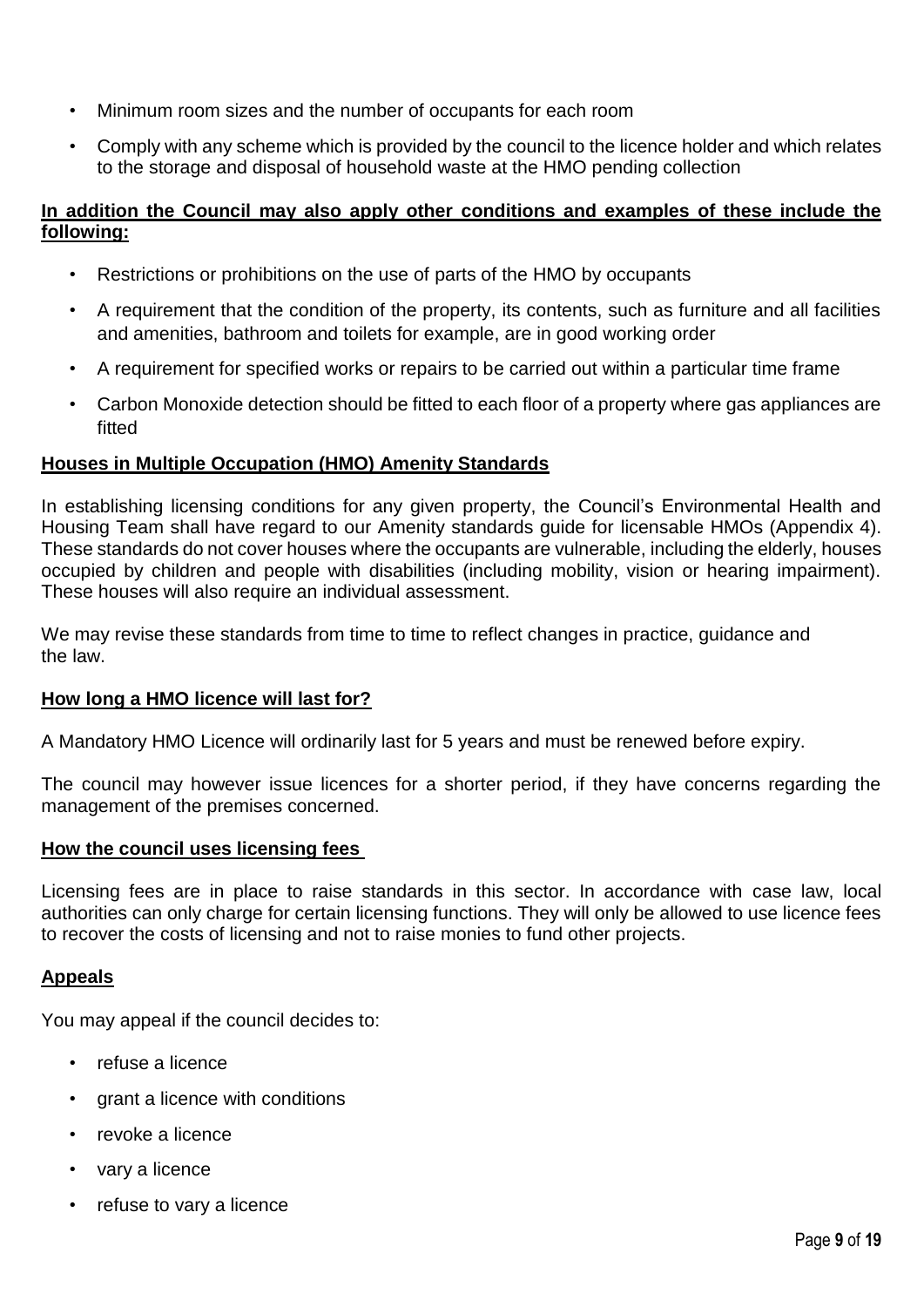You must appeal to the 'First Tier Tribunal' (formerly known as the Residential Property Tribunal), normally within 28 days.

Details of how to appeal would be included with any official notification of a decision referred to above by the council.

# **Temporary exemption from licensing**

If a landlord or person in control of a property intends to take it outside of licensing (For example, by converting the accommodation to all fully self-contained units) then he or she can apply for a Temporary Exemption Notice. This lasts for a maximum of three months and ensures that a property in the process of being converted from an HMO does not need to be licensed. The landlord would however need to provide clear evidence of their intention to convert (i.e. proof of Planning Applications, Building Regulations consent, etc). If the situation is not resolved, then in exceptional circumstances a second Temporary Exemption Notice can be considered, allowing a further three months. When the time period for this expires, the property must be licensed or have ceased to be an HMO.

### **Rent repayment orders**

A tenant living in a property that should have been licensed, but was not licensed, can apply to the Residential Property Tribunal to claim back any rent they have paid during the unlicensed period (up to a limit of 12 months). The Council can also reclaim any housing benefit or universal credit that has been paid during the time the property was without a licence.

### **Other penalties to landlords**

It is an offence if the landlord or person in control of the property:

- fails to apply for a licence for a licensable property, or
- allows a property to be occupied by more people than are permitted under the licence.

A fine of up to any amount may be imposed. In addition, breaking any of the licence conditions can result in fines of up to any amount.

An unlicensed landlord cannot use a section 21 notice to gain possession of his property at the end of the tenancy.

# **Selling your HMO property**

Licences are not transferable to another person or property and fees are not refundable. If you wish to sell your property on as an HMO, the new landlord would need to apply for a new licence. You will also need to notify the council and request that your existing licence be 'revoked'.

# **Landlords' responsibility for tenants' anti-social behaviour**

As a licensed landlord it will be your duty to take reasonable steps to ensure that tenants are not causing problems within the boundaries of the property through anti-social behaviour. For example, if the landlord has a complaint from a neighbour about loud music late at night or rubbish left lying around the property, it would be the responsibility of the landlord to talk to the tenants and work with other agencies, such as the Council, to try to resolve any problems. If the council sets a condition on the licence about anti-social behaviour the licence holder should comply with this condition.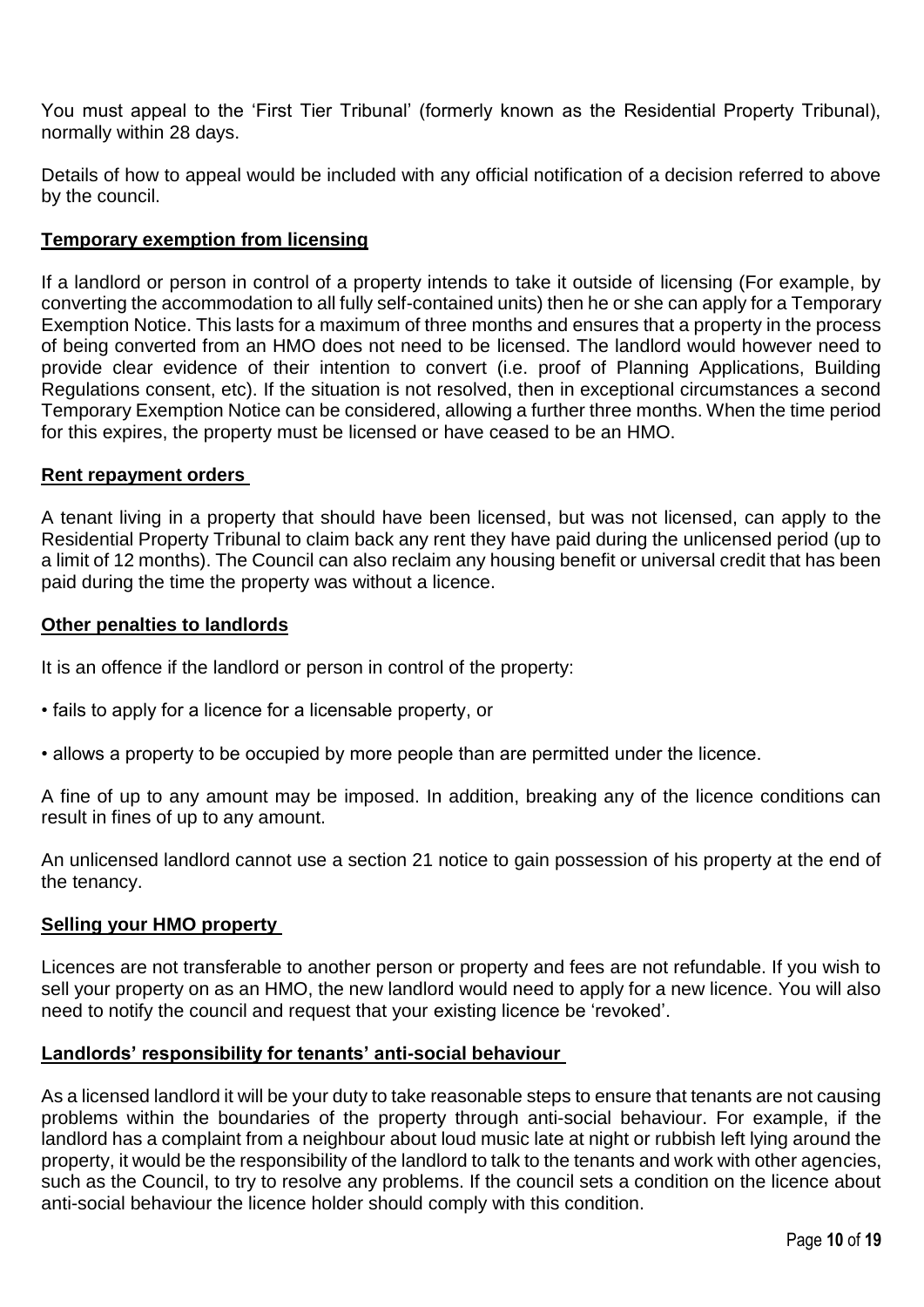# **Applicable sections 1-4 of the Housing Act 2004: About the Licence holder and others who may have a legal interest in the property**

Details are required about the proposed licence holder. This will often be the landlord or it may be a manager to whom the rent is paid to and who has authority from the owner to effectively manage the property. Overall it is the person in control of the property, who:

- Can authorise, organise and pay for essential repairs
- Is available to deal with any problems that arise with respect to the property and any queries
- Can resolve them where reasonably practicable to standards required by the Acts

A proposed licence holder may need to appoint a managing agent to be in control of the property and hold the licence if they are not considered to be a fit and proper person. This licence holder should also have the authority to authorise and pay for works or repairs, as they will be liable for any breaches of the licence.

Where managing agents act for the landlord a responsible person would again need to be nominated as licence holder.

Companies that are landlords must nominate an appropriate person to be the licence holder. This person will be responsible for ensuring that there are no breaches of the licence and therefore should hold a responsible position in the company (e.g. company secretary). Since a licence cannot be transferred to another person within a company, it is advisable that the nominated person has a permanent position.

Alternatively, if a manager is employed, that person could be the licence holder.

# **Data Protection**

All of the information provided in your application for a HMO Licence will be handled in accordance with the provisions of the General Data Protection Regulation (GDPR).

To fulfil the Council's obligations under Part 2 of the Housing Act 2004, the Council requires you to provide the information asked for in the application form for the following purposes:

- To identify the persons involved in the management of the HMO and to facilitate legal proceedings in the event of any offence connected with the licensing of the HMO.
- To obtain information needed to assess the fitness and competence of persons involved in the management of the HMO.
- To link properties and persons involved in the management, control and ownership of the HMO and any other relevant HMOs.
- To obtain information concerning the suitability of the property involved to be licensed as an HMO.

The information you provide may be shared to the extent that it may need to be verified with other agencies such as the Police, other local authorities and other departments within the Council.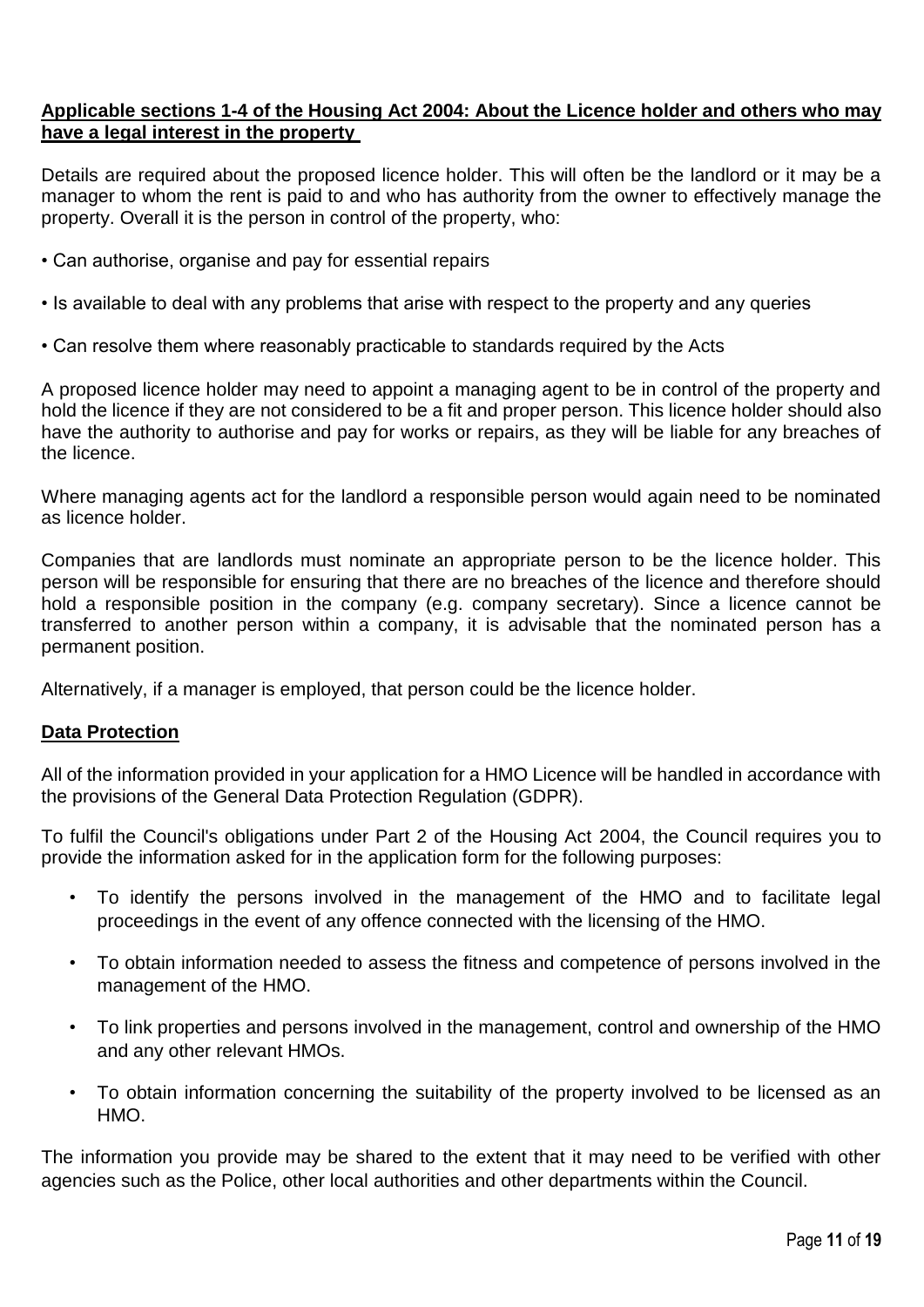Some of the information you provide will be entered into a public register but only to the extent required by law.

The Council may be required to disclose to government agencies certain information you provide. The information may also be used for research, analysis and statistical purposes.

## **Completed Mandatory HMO Licensing Application Forms**

You should send your application to the address given on the application form. It is your responsibility to ensure that the application reaches us.

The council aims to acknowledge receipt of your application within 5 working days you are strongly recommended to obtain proof of postage as well as ensuring that you keep a copy of your completed application and any supporting documents. If you have not received an acknowledgement after 10 working days of sending in your application then you should contact us.

Remember it is your responsibility to ensure that we get your application form otherwise you will be committing an offence by operating an unlicensed HMO.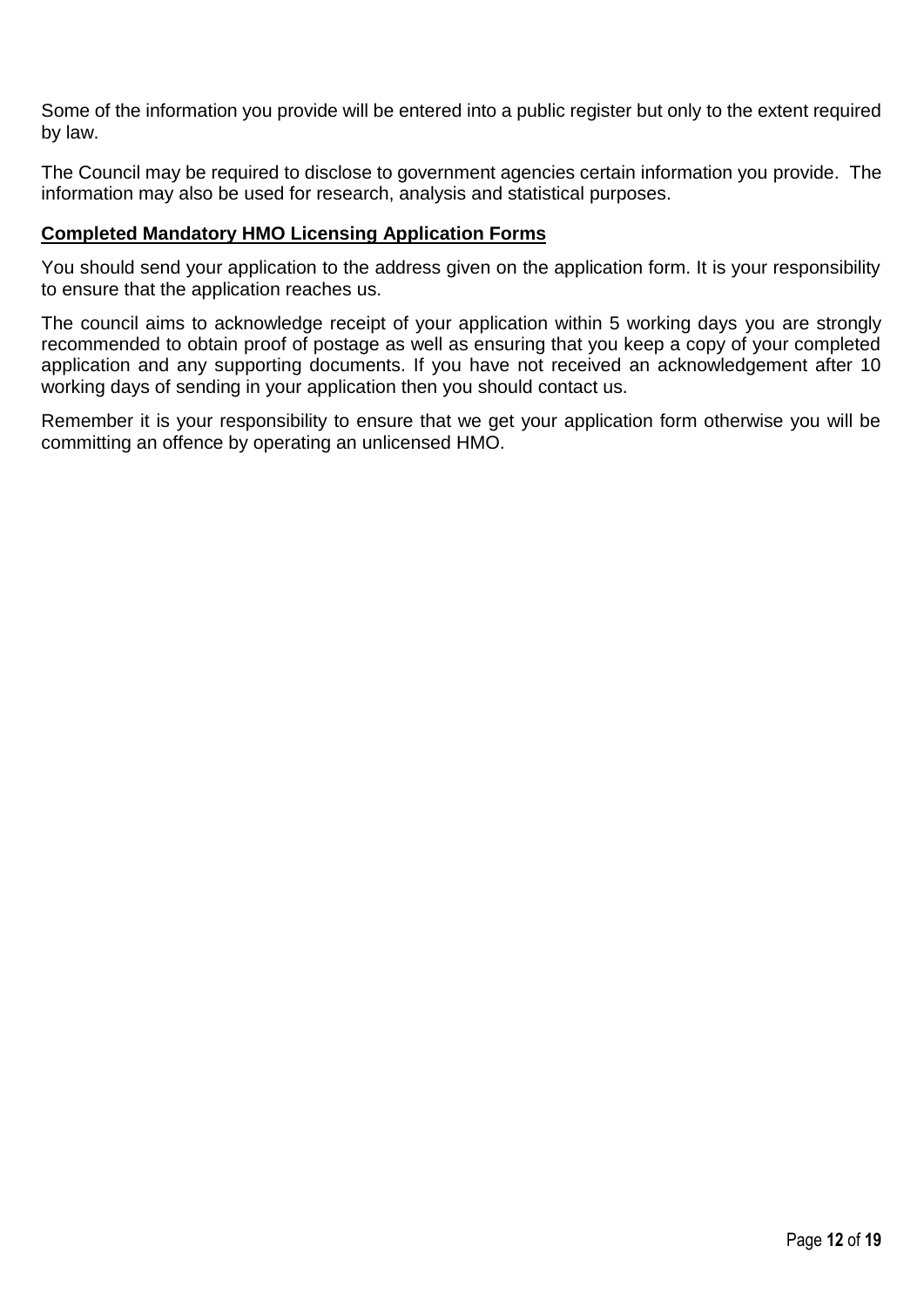# **Appendix 1 When is an Electrician Competent?**

This is for the purposes of checking whether the Domestic Electrical Installation Periodic Inspection Reports, submitted for the purposes of Licensing, have been completed by a competent electrician.

The electrician will be classed as a competent person if:

1. They are a member of a recognised electrical institution, such as:

**NICEIC** - The electrician will be called an *Approved Contractor.* 

**ECA** - The electrician will be called a *Registered Member.*

**NAPIT** - The electrician will be called an *Approved Electrical Inspector.* 

2. Under Approved Document P of the Building Regulations 2000, they are a member of a competent person's self-certification scheme, covering electrical installation work in dwellings such as:

### **BRE Certification Limited**

This scheme, operated with the support of the Electrical Contractors Association and the Institution of Electrical Engineers, is primarily designed for those whose main business is electrical contracting and those who wish to be able to self-certify all types of electrical work in dwellings. For more information on this scheme see www.partp.co.uk

#### **British Standards Institution**

This scheme, which will be known as the Kitemark Scheme for electrical installation work, is primarily designed for those whose main business is electrical contracting and those who wish to be able to self-certify all types of electrical work in dwellings. For more information on this scheme see [www.kitemarktoday.com](http://www.kitemarktoday.com/)

#### **ELECSA Limited**

This scheme, operated with the support of the British Board of Agreement, is primarily designed for those whose main business is electrical contracting and those who wish to be able to self-certify all types of electrical work in dwellings. For more information on this scheme see [www.elecsa.org.uk](http://www.elecsa.org.uk/)

#### **NAPIT Certification Limited**

This scheme is designed primarily for those whose main business is electrical contracting and will allow its members to self-certify all types of electrical installation work in dwellings. For more information on this scheme see [www.napit.org.uk](http://www.napit.org.uk/)

### **NICEIC Certification Services Limited**

This scheme, which is known as the Domestic Installer Scheme, is designed for those who wish to be able to self certify all types of electrical work in dwellings either as an electrical contractor or as part of an ancillary trade activity. For more information on this scheme see [www.niceic.org.uk](http://www.niceic.org.uk/)

3. They can produce a copy of their original qualifications and evidence of their experience, such as: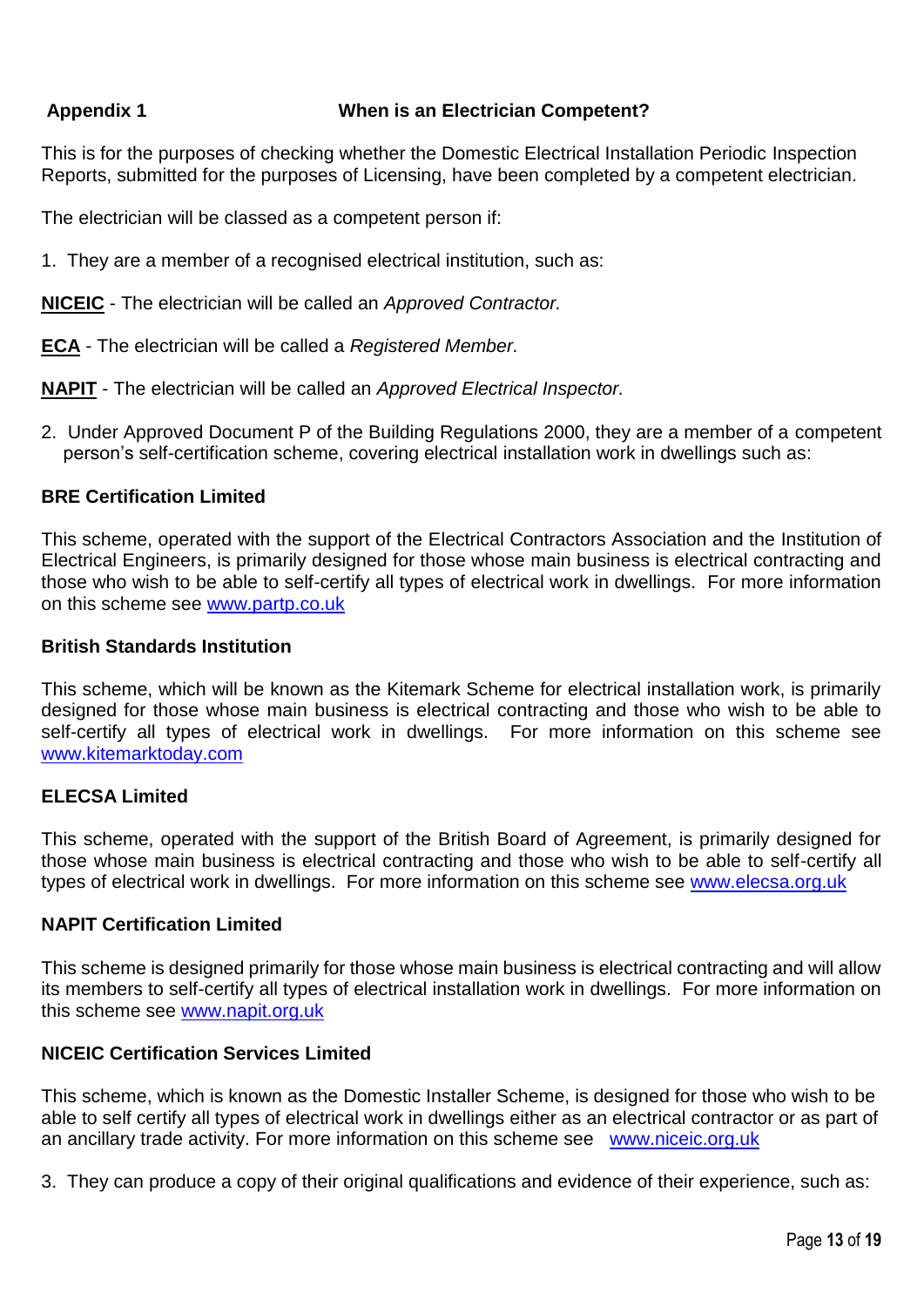- (a) City & Guilds 2360 Part 1 and 2 plus an NVQ level 3.
- (b) City & Guilds 2360 Part 1 and 2 and have been working in industry for the last 5 years.
- (c) City & Guilds 2381 (This was set up as a "refresher" course to inform electricians who completed 2360 Part 1 and 2 some time ago, of the changes to BS 7671. Possession of this alone does not imply competence.)
- (d) City & Guilds 2351 combined with NVQ level 3 will imply competence. (This qualification is no longer on the teaching syllabus.)
- (a) City & Guilds 2330. This is level 2 and 3 qualification. When combined with an NVQ level 3 will imply competence. (This qualification will replace City & Guilds 2360 and 2351 and the first candidates will not graduate until 2008).
- (b) City & Guilds 2391 combined with 5 years practical experience will imply competence, with the inspection and testing process.

**It should be noted that Regulation 16 of the electricity at Work Regulations 1989 requires that a competent person should possess both technical knowledge and experience. It is the person who is at work who is responsible in law and as such any possession of certificates only point towards possible/probable competence. Should anything go wrong in an electrical system it will not be the inspecting body that will be prosecuted (NICEIC/NAPIT etc) but rather the person and /or company working on the electrical system that will have to justify the decisions that they have made.**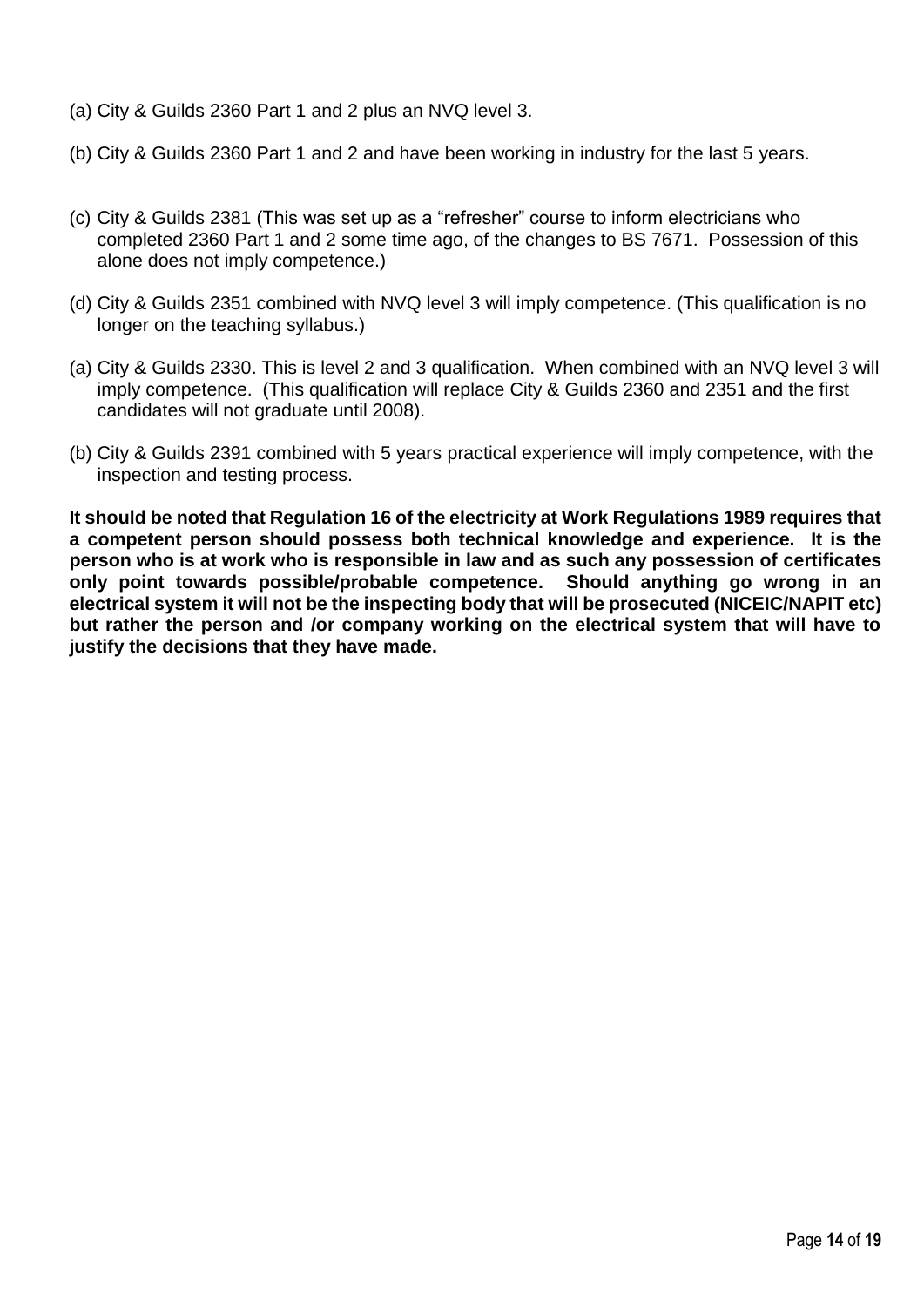# **FIRE RISK ASSESSMENT FOR: ...........................................................................................................**

To ensure the adequacy of existing fire precautions within a house in multiple occupation, a risk assessment should be carried out by or on behalf of the licensee/prospective licensee to establish both the risk of fire occurring and the risk to people in the event of fire. This checklist, or similar, is required to be submitted to the Council as part of the application before a licence can be issued. The landlord should retain a copy and the building checked on a regular basis using the checklist.

The answer to all questions should be **YES** or **NO** or **NOT APPLICABLE (N/A).** If the answer to any question is **NO,** steps should immediately be taken to rectify the deficiencies or review the fire risk assessment.

|                | <b>General</b>                                                                                                                 | <b>YES</b> | <b>NO</b> | N/A | <b>COMMENTS</b> |
|----------------|--------------------------------------------------------------------------------------------------------------------------------|------------|-----------|-----|-----------------|
| 1              | Have flammable and combustible materials been<br>identified and minimised where possible?                                      |            |           |     |                 |
| $\overline{2}$ | Is the system of controlling the amount of<br>flammable substances and combustible materials<br>operating effectively?         |            |           |     |                 |
| 3              | Are all flammable le substances and combustible<br>materials stored safely?                                                    |            |           |     |                 |
| 4              | Are heating appliances fixed in position at a safe<br>distance from any combustible materials and<br>suitably safeguarded?     |            |           |     |                 |
| 5              | Are all items of electrical equipment fitted with<br>fuses of the correct rating?                                              |            |           |     |                 |
| 6              | Have fire prevention measures been brought to the<br>attention of residents?                                                   |            |           |     |                 |
| 7              | Are lengths of flexible cable and multi-point<br>adapters kept to a minimum?                                                   |            |           |     |                 |
| 8              | Are cables run only where damage is unlikely and<br>not under floor coverings or through doorways?                             |            |           |     |                 |
| 9              | Is the furniture upholstery made of fire resistant<br>material?                                                                |            |           |     |                 |
| 10             | Are the premises free of accumulation of rubbish,<br>waste paper or other materials that could catch fire<br>or be set alight? |            |           |     |                 |
| 11             | Are there suitable facilities for the disposal of<br>smoking materials?                                                        |            |           |     |                 |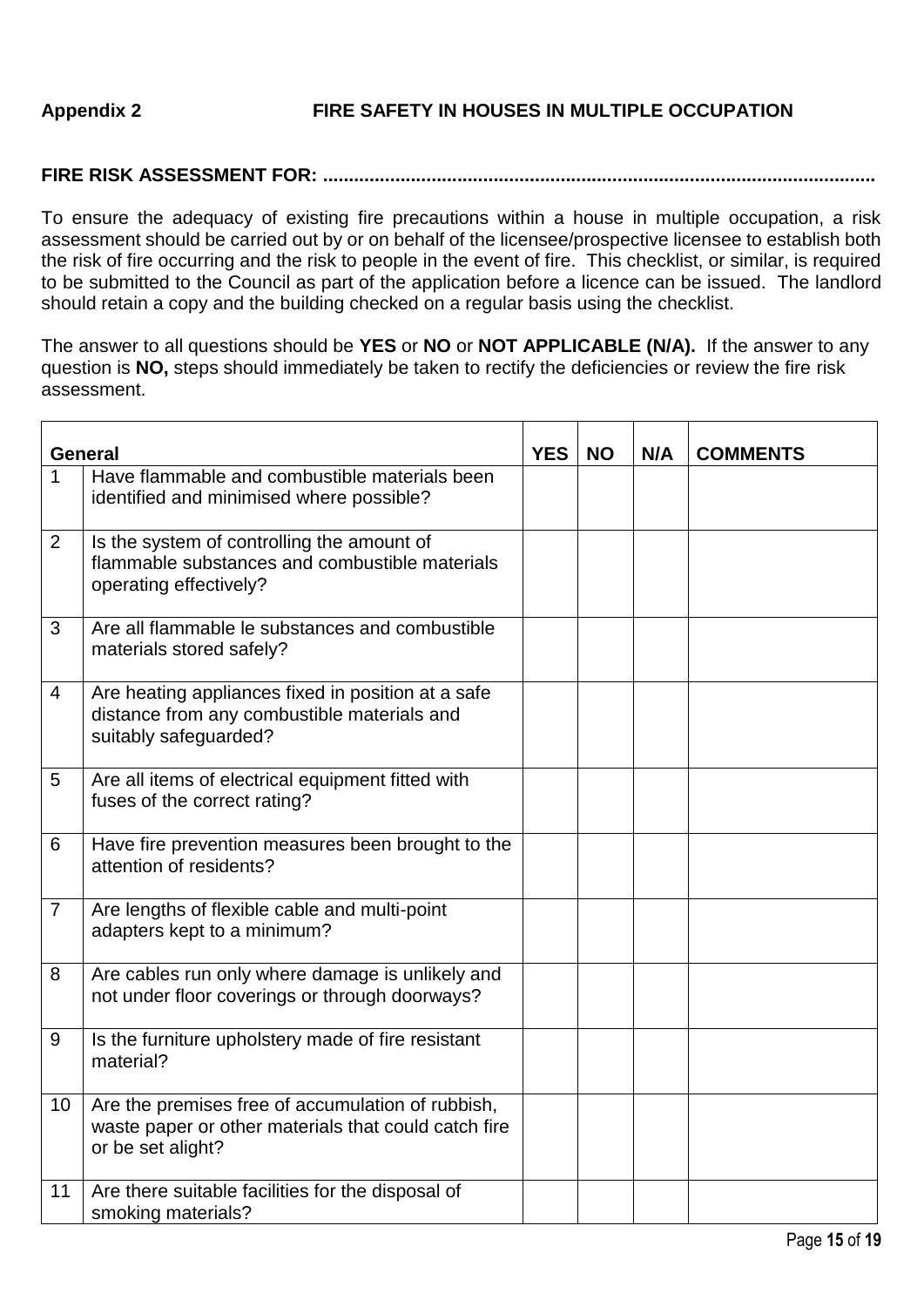| 12 | Have measures been taken to reduce the risk of<br>arson?                                                                                                               |            |           |     |                 |
|----|------------------------------------------------------------------------------------------------------------------------------------------------------------------------|------------|-----------|-----|-----------------|
| 13 | Are there suitable management procedures in<br>place to ensure fire safety standards are<br>maintained in the event of outside contractors<br>working on the premises? |            |           |     |                 |
| 14 | Is there vehicular access to the premises for fire<br>service appliances?                                                                                              |            |           |     |                 |
|    | <b>Means of Escape</b>                                                                                                                                                 | <b>YES</b> | <b>NO</b> | N/A | <b>COMMENTS</b> |
| 15 | Are there sufficient exits for the number of people<br>present?                                                                                                        |            |           |     |                 |
| 16 | Do exits lead to a place of safety?                                                                                                                                    |            |           |     |                 |
| 17 | Are all gangways and escape routes free from<br>obstruction?                                                                                                           |            |           |     |                 |
| 18 | Are all internal fire doors clearly labelled?                                                                                                                          |            |           |     |                 |
| 19 | Can all fire safety signs and fire exit notices be<br>clearly seen?                                                                                                    |            |           |     |                 |
| 20 | Are self-closing devices on fire doors in working<br>order?                                                                                                            |            |           |     |                 |
| 21 | Are exits clearly indicated where necessary and<br>are all escape routed adequately lit?                                                                               |            |           |     |                 |
| 22 | Where appropriate, do doors used for means of<br>escape open in the direction of travel?                                                                               |            |           |     |                 |
| 23 | Are there suitable procedures in place for the<br>evacuation of disabled persons?                                                                                      |            |           |     |                 |
| 24 | Are all doors used for means of escape purposes<br>available for use and can doors be easily and<br>immediately opened without the use of a key?                       |            |           |     |                 |
| 25 | Are the floor surfaces on escape routes free from<br>tripping and slipping hazards?                                                                                    |            |           |     |                 |
| 26 | Are all vents and service ducts etc suitably<br>protected, where appropriate, to prevent the<br>spread of fire, heat or smoke?                                         |            |           |     |                 |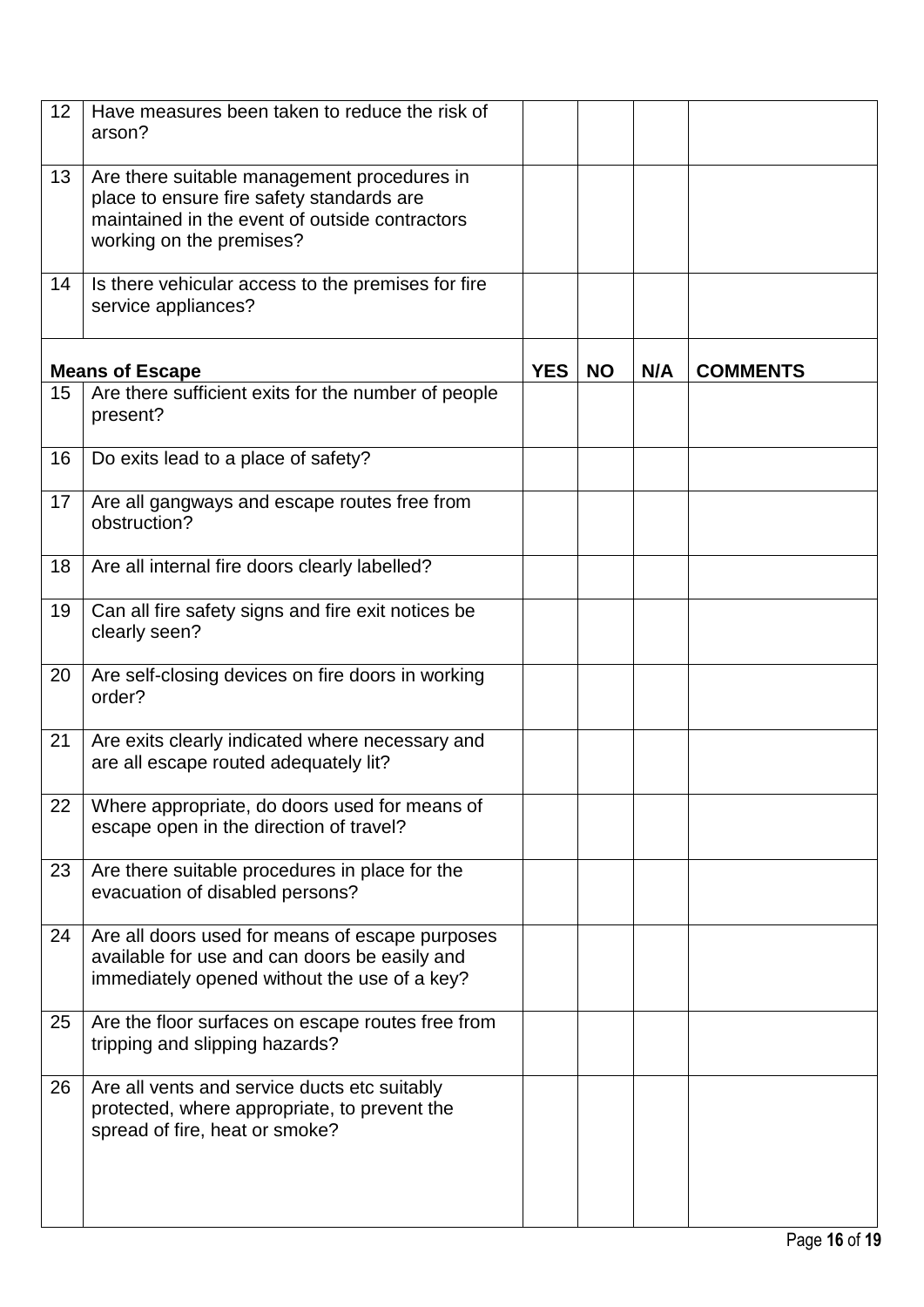|    | <b>Lighting</b>                                                                                   | <b>YES</b> | <b>NO</b> | N/A | <b>COMMENTS</b> |
|----|---------------------------------------------------------------------------------------------------|------------|-----------|-----|-----------------|
| 27 | Has the need for emergency escape lighting been<br>considered?                                    |            |           |     |                 |
| 28 | Are the premises occupied within normal daylight<br>hours?                                        |            |           |     |                 |
| 29 | Do members of the public regularly visit or have<br>access to the premises?                       |            |           |     |                 |
| 30 | Is the emergency escape lighting, in working<br>order?                                            |            |           |     |                 |
|    | <b>Fire Fighting</b>                                                                              |            |           |     |                 |
| 31 | Is there sufficient fire fighting equipment of the<br>correct type?                               |            |           |     |                 |
| 32 | Are the portable fire extinguishers, fire blankets etc<br>suitable located and available for use? |            |           |     |                 |
| 33 | Have the portable fire extinguishers been serviced<br>within the last year?                       |            |           |     |                 |
| 34 | Is the fixed fire fighting installation in working<br>order?                                      |            |           |     |                 |
|    | <b>Fire Alarm</b>                                                                                 | <b>YES</b> | <b>NO</b> | N/A | <b>COMMENTS</b> |
| 35 | Is the fire alarm system in working order?                                                        |            |           |     |                 |
| 36 | Is the fire alarm tested weekly?                                                                  |            |           |     |                 |
| 37 | Can the alarm be raised without anyone being<br>placed at risk from fire?                         |            |           |     |                 |
| 38 | Are the fire alarm call pints unobstructed and<br>clearly visible or suitably indicated?          |            |           |     |                 |
| 39 | Is the automatic fire detection system in working<br>order?                                       |            |           |     |                 |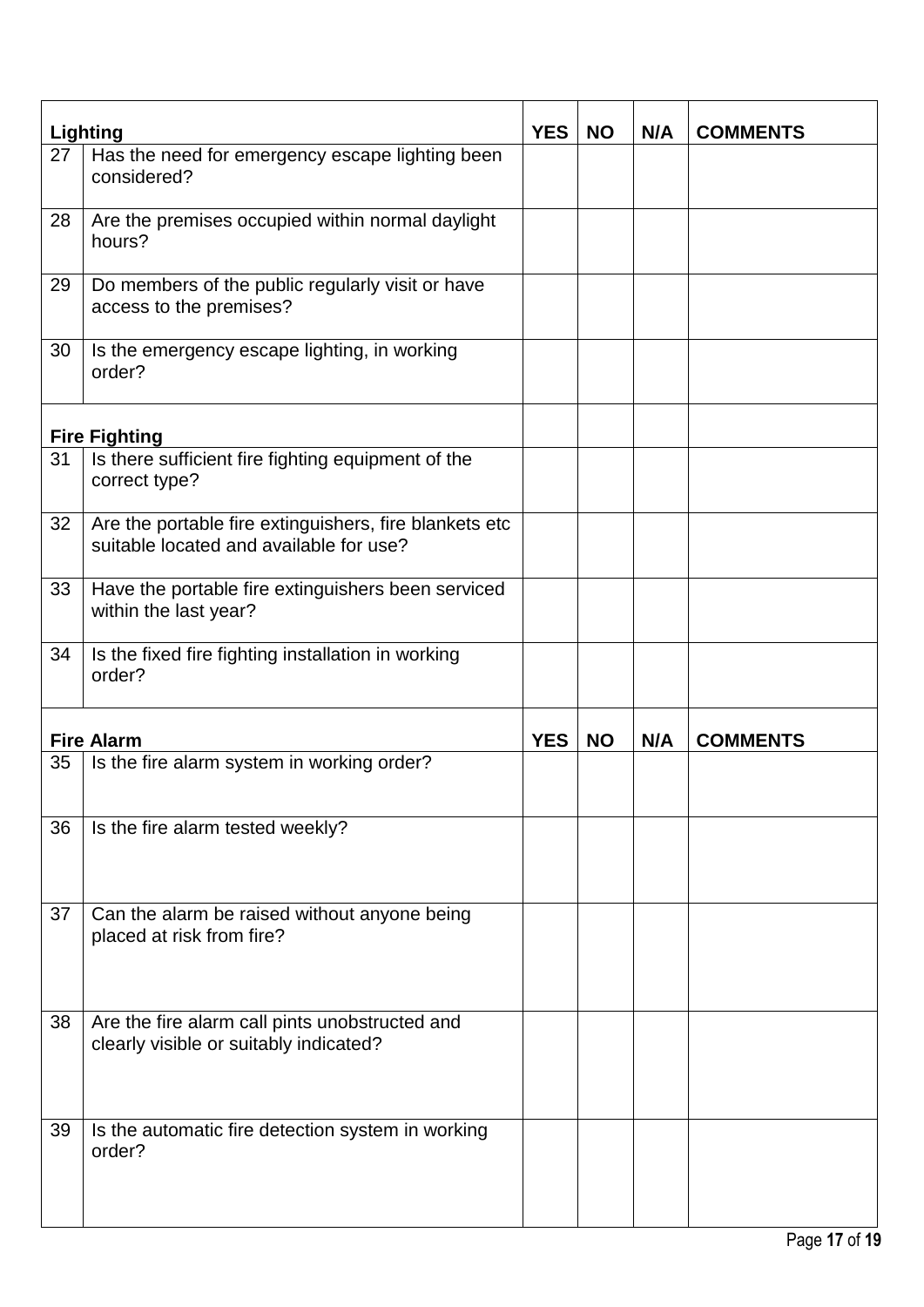|    | <b>Fire Instruction</b>                                                              | <b>YES</b> | <b>NO</b> | N/A | <b>COMMENTS</b> |
|----|--------------------------------------------------------------------------------------|------------|-----------|-----|-----------------|
| 40 | Are fire instructions clearly displayed through the<br>premises?                     |            |           |     |                 |
| 41 | Have you recorded the findings of the fire risk<br>assessment?                       |            |           |     |                 |
| 42 | Have steps been taken to plan what actions<br>everyone should take if a fire starts? |            |           |     |                 |

Signature: ……………………………………………………………..

Print full name:…………………………………………………………

Licence Holder / Manager (delete at applicable)

Date:…………………………………………………………………….,